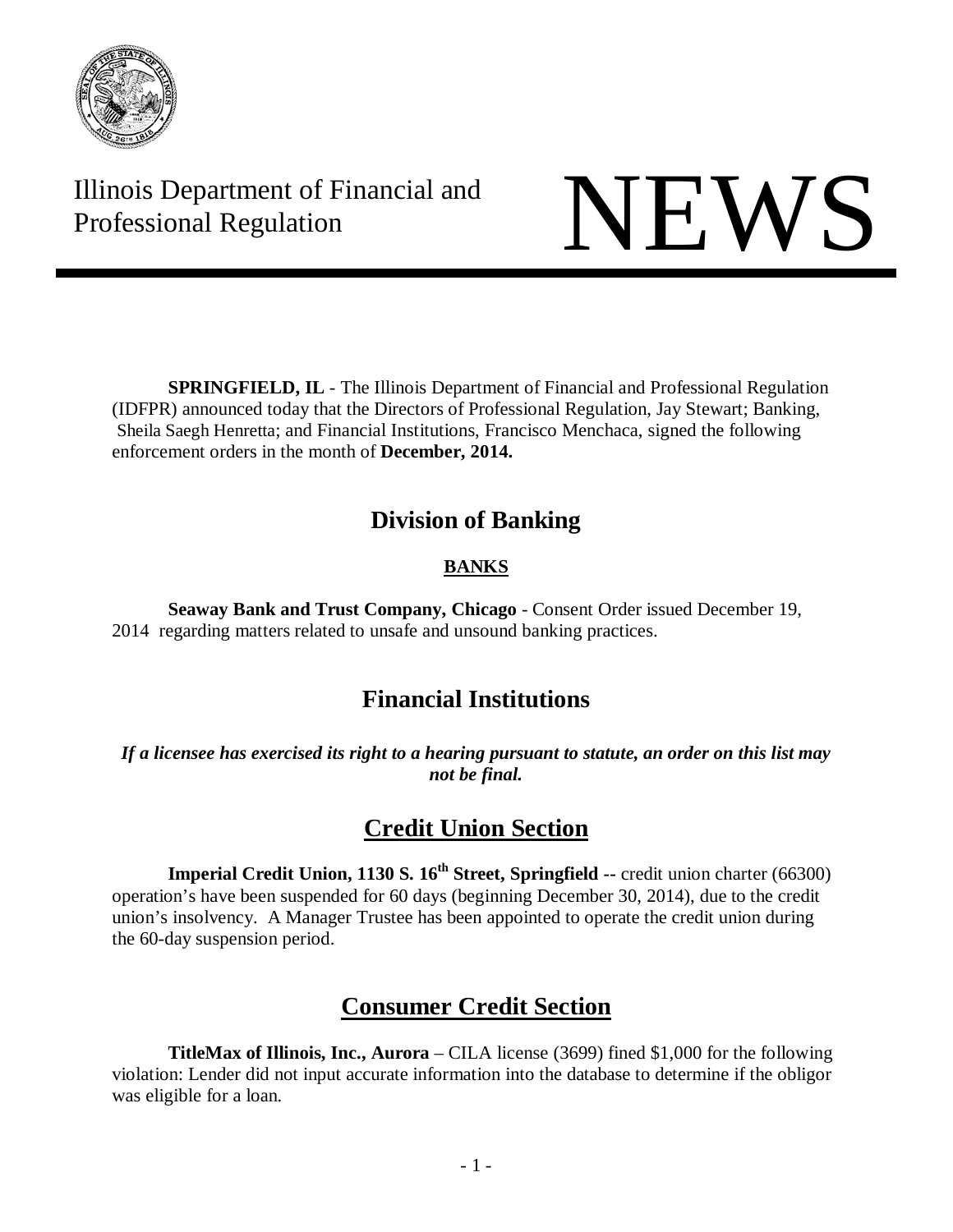**TitleMax of Illinois, Inc., Belleville** – CILA license (3302) fined \$21,100 for the following violations: A title-secured lender made an additional loan to a borrower who had an outstanding title-secured loan within the preceding 15 days. Lender did not verify that the loan was permissible. Lender did not obtain any official documentation of the borrower's income before making a payday or title-secured loan.

**TitleMax of Illinois, Inc., Benton** – CILA license (3938) fined \$12,075 for the following violations: Lender did not immediately take possession of the original title registered to the borrower(s) on the title-secured loan. Lender did not verify that the loan was permissible. Lender did not obtain any official documentation of the borrower's income before making a payday or title-secured loan.

**TitleMax of Illinois, Inc., Berwyn** – CILA license (3918) fined \$1,000 for the following violation: Lender did not input accurate information into the database to determine if the obligor was eligible for a loan.

**TitleMax of Illinois, Inc., Bloomington** – CILA license (3250) fined \$9,050 for the following violations: Lender did not verify that the loan was permissible. Lender did not obtain any official documentation of the borrower's income before making a payday or title-secured loan. Licensee did not properly update the state database with the required information on the day the transaction or event occurred.

**TitleMax of Illinois, Inc., Blue Island** – CILA license (3723) fined \$3,950 for the following violations: Licensee charged a fee not allowed. Lender did not input accurate information into the database to determine if the obligor was eligible for a loan. Lender did not verify that the loan was permissible.

**TitleMax of Illinois, Inc., Cahokia** – CILA license (3289) fined \$3,050 for the following violations: Title-secured lender did not obtain borrower's most recent income documentation available at the time the loan was made. A title-secured lender made an additional loan to a borrower who had an outstanding title-secured loan within the preceding 15 days. Lender imposed on a borrower fees or charges other than those specifically authorized by this Act.

**TitleMax of Illinois, Inc., Calumet City** – CILA license (3747) fined \$1,000 for the following violation: Lender made a title-secured loan with a scheduled monthly payment exceeding 50% of the obligor's gross monthly income.

**TitleMax of Illinois, Inc., Centralia** – CILA license (3888) fined \$19,825 for the following violations: Repossession file does not contain a copy of the condition of collateral at the time of repossession. Lender did not verify that the loan was permissible. Lender did not obtain any official documentation of the borrower's income before making a payday or titlesecured loan.

**TitleMax of Illinois, Inc., Champaign –** CILA license (3601) fined \$28,725 for the following violations: Lender made a title-secured loan with a scheduled monthly payment exceeding 50% of the obligor's gross monthly income. Lender did not input accurate information into the database to determine if the obligor was eligible for a loan. A title-secured lender made an additional loan to a borrower who had an outstanding title-secured loan within the preceding 15 days.

**TitleMax of Illinois, Inc., Crest Hill –** CILA license (3700) fined \$1,250 for the following violations: Original documents, or approved equivalent, not cancelled or returned following payoff. Lender did not immediately take possession of the original title registered to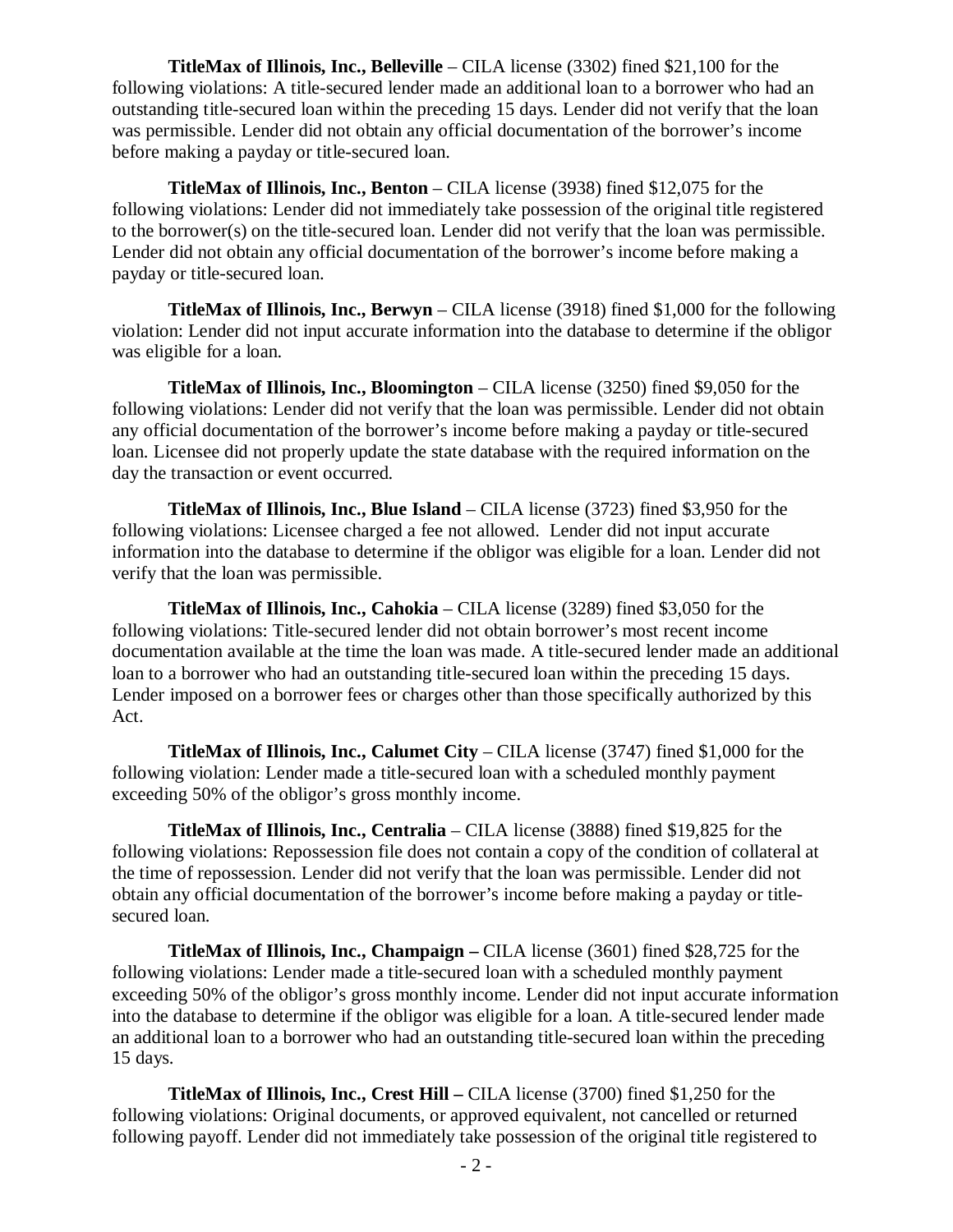the borrower(s) on the title-secured loan. Lender did not input accurate information into the database to determine if the obligor was eligible for a loan.

**TitleMax of Illinois, Inc., Decatur** – CILA license (3600) fined \$19,250 for the following violations: Lender did not input accurate information into the database to determine if the obligor was eligible for a loan. Lender did not obtain any official documentation of the borrower's income before making a payday or title-secured loan. Require lenders to input information into the database which is required by the Department.

**TitleMax of Illinois, Inc., Dolton** – CILA license (3727) fined \$6,475 for the following violations: Lender did not immediately take possession of the original title registered to the borrower(s) on the title-secured loan. Lender did not input accurate information into the database to determine if the obligor was eligible for a loan. Security is not released.

**TitleMax of Illinois, Inc., DuQuoin** – CILA license (3915) fined \$11,250 for the following violations: Title-secured lender did not obtain borrower's most recent income documentation available at the time the loan was made. Lender did not verify that the loan was permissible. Lender did not obtain any official documentation of the borrower's income before making a payday or title-secured loan.

**TitleMax of Illinois, Inc., East Alton** – CILA license (3335) fined \$ 2,050 for the following violations: Lender did not immediately take possession of the original title registered to the borrower(s) on the title-secured loan. Lender imposed on a borrower fees or charges other than those specifically authorized by this Act. Require lenders to input information into the database which is required by the Department.

**TitleMax of Illinois, Inc., East Peoria** – CILA license (3251) fined \$10,325 for the following violations: A title-secured lender made an additional loan to a borrower who had an outstanding title-secured loan within the preceding 15 days. Lender did not verify that the loan was permissible. Lender did not obtain any official documentation of the borrower's income before making a payday or title-secured loan.

**TitleMax of Illinois, Inc., Effingham** - CILA license (3936) fined \$9,200 for the following violations: Lender did not input accurate information into the database to determine if the obligor was eligible for a loan. A title-secure lender made an additional loan to a borrower who had an outstanding title-secured loan within the preceding 15 days. Lender did not verify that the loan was permissible.

**TitleMax of Illinois, Inc., Elmwood Park** – CILA license (3739) fined \$1,500 for the following violations: Title-secured lender did not obtain borrower's most recent income documentation available at the time the loan was made. Lender imposed on a borrower fees or charges other than those specifically authorized by this Act. Lender did not verify that the loan was permissible.

**TitleMax of Illinois, Inc., Elmwood Park** – CILA license (3713) fined \$9,325 for the following violations: Lender made a title-secured loan with a scheduled monthly payment exceeding 50% of the obligor's gross monthly income. Lender did not input accurate information into the database to determine if the obligor was eligible for a loan. Lender imposed on a borrower fees or charges other than those specifically authorized by this Act.

**TitleMax of Illinois, Inc., Elmwood Park** – CILA license (3714) fined \$2,350 for the following violations: Title-secured lender did not obtain the borrower's most recent income documentation available at the time the loan was made. Lender did not input accurate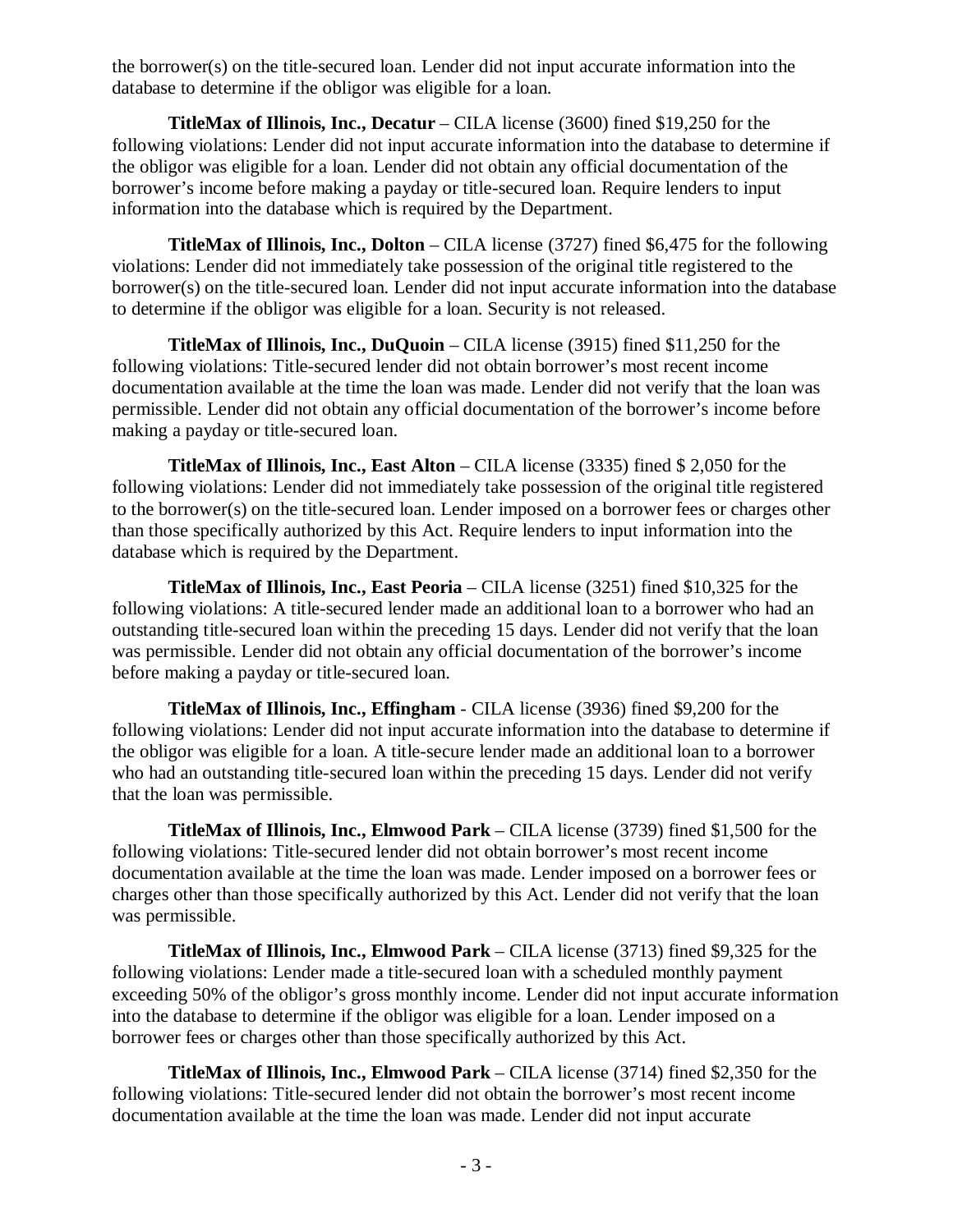information into the database to determine if the obligor was eligible for a loan. Lender imposed on a borrower fees or charges other than those specifically authorized by this Act.

**TitleMax of Illinois, Inc., Fairview Heights** – CILA license (3249) fined \$2,175 for the following violations: Lender did not immediately take possession of the original title registered to the borrower(s) on the title-secured loan. Title-secured loan was refinanced when original principal amount had not been reduced by 20%. A title-secured lender made an additional loan to a borrower who had an outstanding title-secured loan within the preceding 15 days.

**TitleMax of Illinois, Inc., Franklin Park –** CILA license (3685) fined \$5,025 for the following violations: Lender did not input accurate information into the database to determine if the obligor was eligible for a loan. Lender did not verify that the loan was permissible. Lender did not obtain any official documentation of the borrower's income before making a payday or title-secured loan.

**TitleMax of Illinois, Inc., Glen Ellyn** – CILA license (3304) fined \$9,575 for the following violations: Lender did not input accurate information into the database to determine if the obligor was eligible for a loan. Lender did not obtain any official documentation of the borrower's income before making a payday or title-secured loan. Licensee did not properly update the state database with the required information on the day the transaction or event occurred.

**TitleMax of Illinois, Inc., Glendale Heights** – CILA license (3868) fined \$1,700 for the following violations: Lender did not immediately take possession of the original title registered to the borrower(s) on the title-secured loan. Title-secured lender did not obtain borrower's most recent income documentation available at the time the loan was made. Borrower's name is not present on the contract.

**TitleMax of Illinois, Inc., Highland** – CILA license (3305) fined \$1,775 for the following violations: Title-secured lender did not obtain borrower's most recent income documentation available at the time the loan was made. A title-secured lender made an additional loan to a borrower who had an outstanding title-secured loan within the preceding 15 days. Lender imposed on a borrower fees or charges other than those specifically authorized by this Act.

**TitleMax of Illinois, Inc., Jacksonville** – CILA license (3913) fined \$1,075 for the following violations: Lender did not immediately take possession of the original title registered to the borrower(s) on the title-secured loan. Require lenders to input information into the database which is required by the Department.

**TitleMax of Illinois, Inc., Lake Villa** – CILA license (3829) fined \$1,275 for the following violations: Lender did not immediately take possession of the original title registered to the borrower(s) on the title-secured loan. Lender did not input accurate information into the database to determine if the obligor was eligible for a loan. Licensee did not properly update the state database with the required information on the day the transaction or event occurred.

**TitleMax of Illinois, Inc., Mt. Prospect** – CILA license (3757) fined \$1,500 for the following violations: Licensee charged a fee not allowed. (2<sup>nd</sup>). Title-secured lender did not obtain borrower's most recent income documentation available at the time the loan was made. Lender did not input accurate information into the database to determine if the obligor was eligible for a loan.

**TitleMax of Illinois, Inc., Marshall** – CILA license (3886) fined \$25,350 for the following violations: Lender made a title-secured loan with a scheduled monthly payment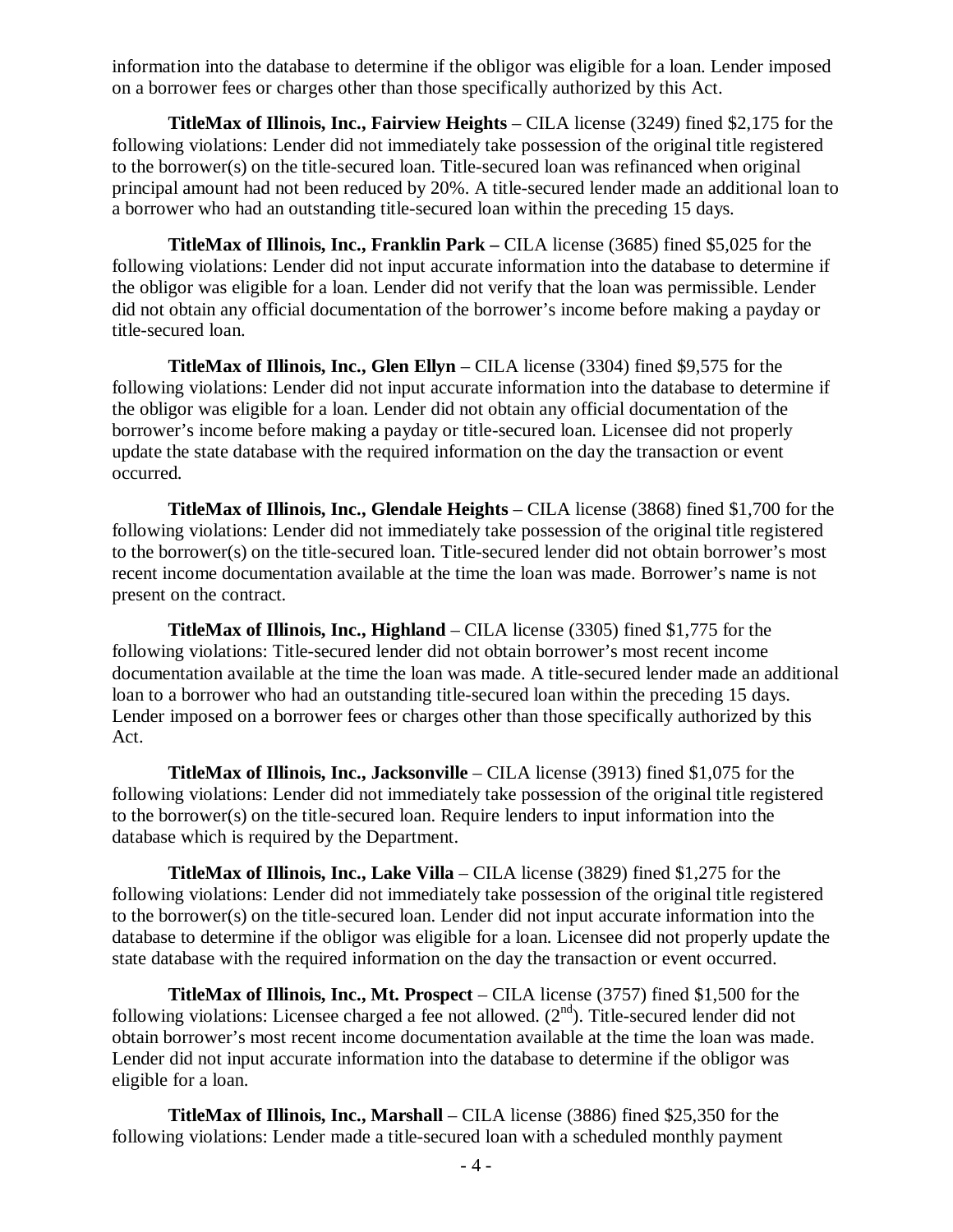exceeding 50% of the obligor's gross monthly income. Lender did not input accurate information into the database to determine if the obligor was eligible for a loan. Lender did not verify that the loan was permissible.

**TitleMax of Illinois, Inc., Mattoon** – CILA license (3916) fined \$3,825 for the following violations: A title-secured lender made an additional loan to a borrower who had an outstanding title-secured loan within the preceding 15 days. Lender did not verify that the loan was permissible. Licensee did not properly update the state database with the required information on the day the transaction or event occurred.

**TitleMax of Illinois, Inc., Midlothian** – CILA license (3887) fined \$2,000 for the following violation: Lender did not obtain any official documentation of the borrower's income before making a payday or title-secured loan.

**TitleMax of Illinois, Inc., Naperville** – CILA license (3306) fined \$2,250 for the following violations: Title-secured lender did not obtain borrower's most recent income documentation available at the time the loan was made. Lender did not input accurate information into the database to determine if the obligor was eligible for a loan.

**TitleMax of Illinois, Inc., Niles** – CILA license (3898) fined \$1,500 for the following violations: Title-secured lender did not obtain borrower's most recent income documentation available at the time the loan was made. Lender did not properly enter loan(s) into the database on the day made.

**TitleMax of Illinois, Inc., Northlake** – CILA license (3701) fined \$1,000 for the following violation: Lender did not input accurate information into the database to determine if the obligor was eligible for a loan.

**TitleMax of Illinois, Inc., Oak Lawn** – CILA license (3889) fined \$1,075 for the following violations: Lender did not immediately take possession of the original title registered to the borrower(s) on the title-secured loan. Lender did not input accurate information into the database to determine if the obligor was eligible for a loan.

**TitleMax of Illinois, Inc., Oak Lawn** – CILA license (3754) fined \$ 2,225 for the following violations: Lender did not immediately take possession of the original title registered to the borrower(s) on the title-secured loan. Title-secured lender did not obtain borrower's most recent income documentation available at the time the loan was made. Lender did not input accurate information into the database to determine if the obligor was eligible for a loan.

**TitleMax of Illinois, Inc., Orland Park –** CILA license (3726) fined \$4,125 for the following violations: Licensee charged a fee not allowed.  $(2<sup>nd</sup>)$ . Lender did not immediately take possession of the original title registered to the borrower(s) on the title-secured loan. Lender did not verify that the loan was permissible.

**TitleMax of Illinois, Inc., Orland Park –** CILA license (3749) fined \$3,600 for the following violations: Licensee charge a fee not allowed.  $(2<sup>nd</sup>)$ . Lender did not verify that the loan was permissible. Licensee did not properly update the state database with the required information on the day the transaction or event occurred.

**TitleMax of Illinois, Inc., Pekin** – CILA license (3303) fined \$10,050 for the following violations: Lender imposed on borrower fees or charges other than those specifically authorized by this Act. Lender did not verify that the loan was permissible. Lender did not obtain any official documentation of the borrower's income before making a payday or title-secured loan.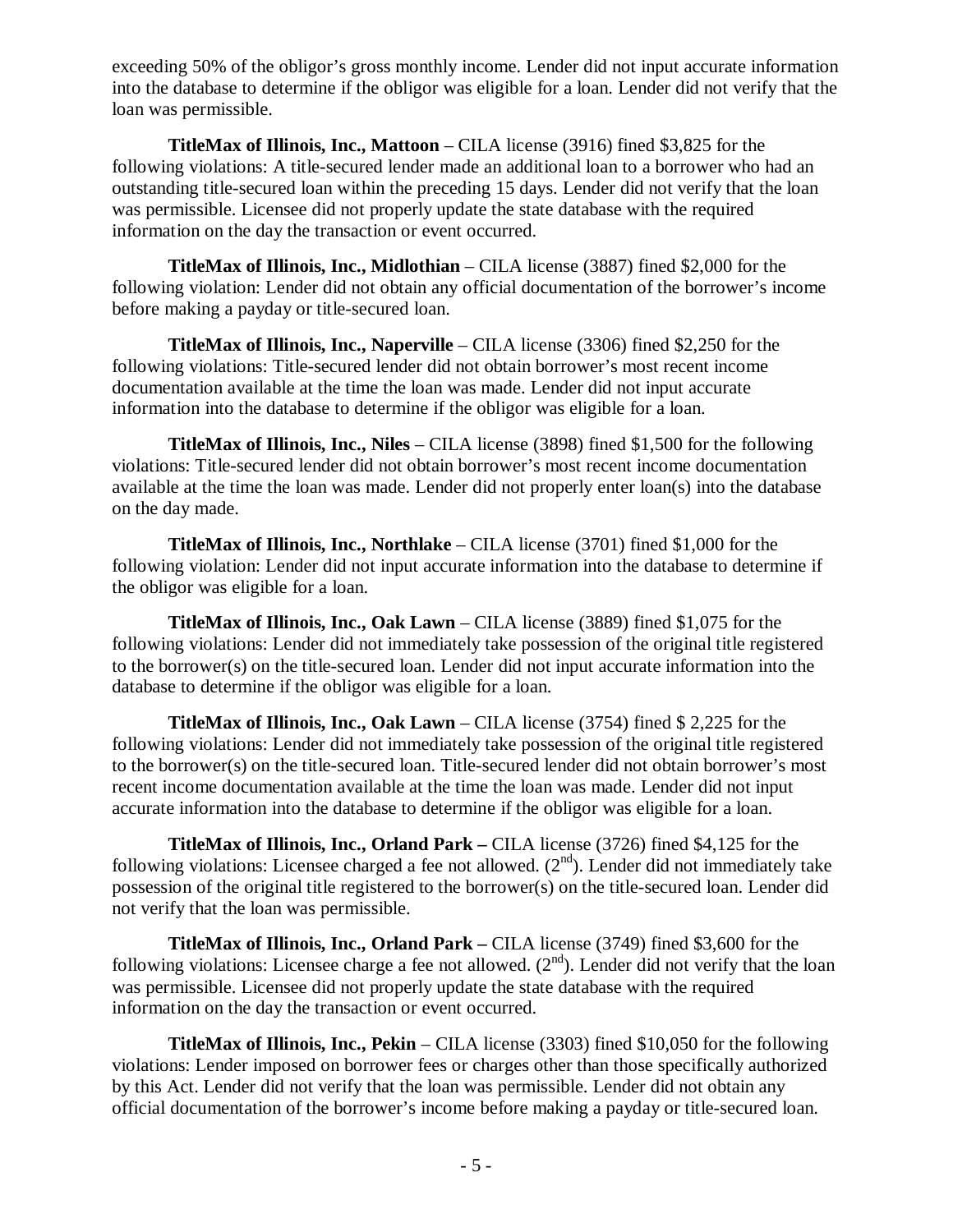**TitleMax of Illinois, Inc., Peoria** – CILA license (3241) fined \$13,650 for the following violations: A title-secured lender made an additional loan to a borrower who had an outstanding title-secured loan within the preceding 15 days. Lender imposed on a borrower fees or charges other than those specifically authorized by this Act. Lender did not verify that the loan was permissible.

**TitleMax of Illinois, Inc., Peoria** – CILA license (3239) fined \$ 8,550 for the following violations: Lender imposed on a borrower fees or charges other than those specifically authorized by this Act. Lender did not verify that the loan was permissible. Licensee did not properly update the state database with the required information on the day the transaction or event occurred.

**TitleMax of Illinois, Inc., Peoria** – CILA license (3265) fined \$17,750 for the following violations: Title-secured lender did not obtain borrower's most recent income documentation available at the time the loan was made. Title-secured lender made an additional loan to a borrower who had an outstanding title-secured loan within the preceding 15 days. Lender did not verify that the loan was permissible.

**TitleMax of Illinois, Inc., Plainfield** – CILA license (3758) fined \$1,125 for the following violations: Licensee charged a fee not allowed. (2<sup>nd</sup>). Title-secured lender did not obtain borrower's most recent income documentation available at the time the loan was made. Licensee did not properly update the state database with the required information on the day the transaction or event occurred.

**TitleMax of Illinois, Inc., Quincy** – CILA license (3914) fined \$4,000 for the following violations: Lender did not verify that the loan was permissible. Require lenders to input information into the database which is required by the Department.

**TitleMax of Illinois, Inc., Rochelle** – CILA license (3877) fined \$1,400 for the following violations: Title-secured lender did not obtain borrower's most recent income documentation available at the time the loan was made. Lender did not input accurate information into the database to determine if the obligor was eligible for a loan. Security is not released.

**TitleMax of Illinois, Inc., Rolling Meadows** – CILA license (3746) fined \$1,000 for the following violation: Lender did not input accurate information into the database to determine if the obligor was eligible for a loan.

**TitleMax of Illinois, Inc., St. Charles –** CILA license (3717) fined \$3,250 for the following violations: Title-secured lender did not obtain borrower's most recent income documentation available at the time the loan was made. Lender did not input accurate information into the database to determine if the obligor was eligible for a loan. Lender did not verify that the loan was permissible.

**TitleMax of Illinois, Inc., Springfield** – CILA license (3348) fined \$19,850 for the following violations: Lender did not input accurate information into the database to determine if the obligor was eligible for a loan. A title-secured lender made an additional loan to a borrower who had an outstanding title-secured loan within the preceding 15 days. Lender did not verify that the loan was permissible.

**TitleMax of Illinois, Inc., Springfield** – CILA license (3896) fined \$ 6,375 for the following violations: Lender did not input accurate information into the database to determine if the obligor was eligible for a loan. Lender did not verify that the loan was permissible. Licensee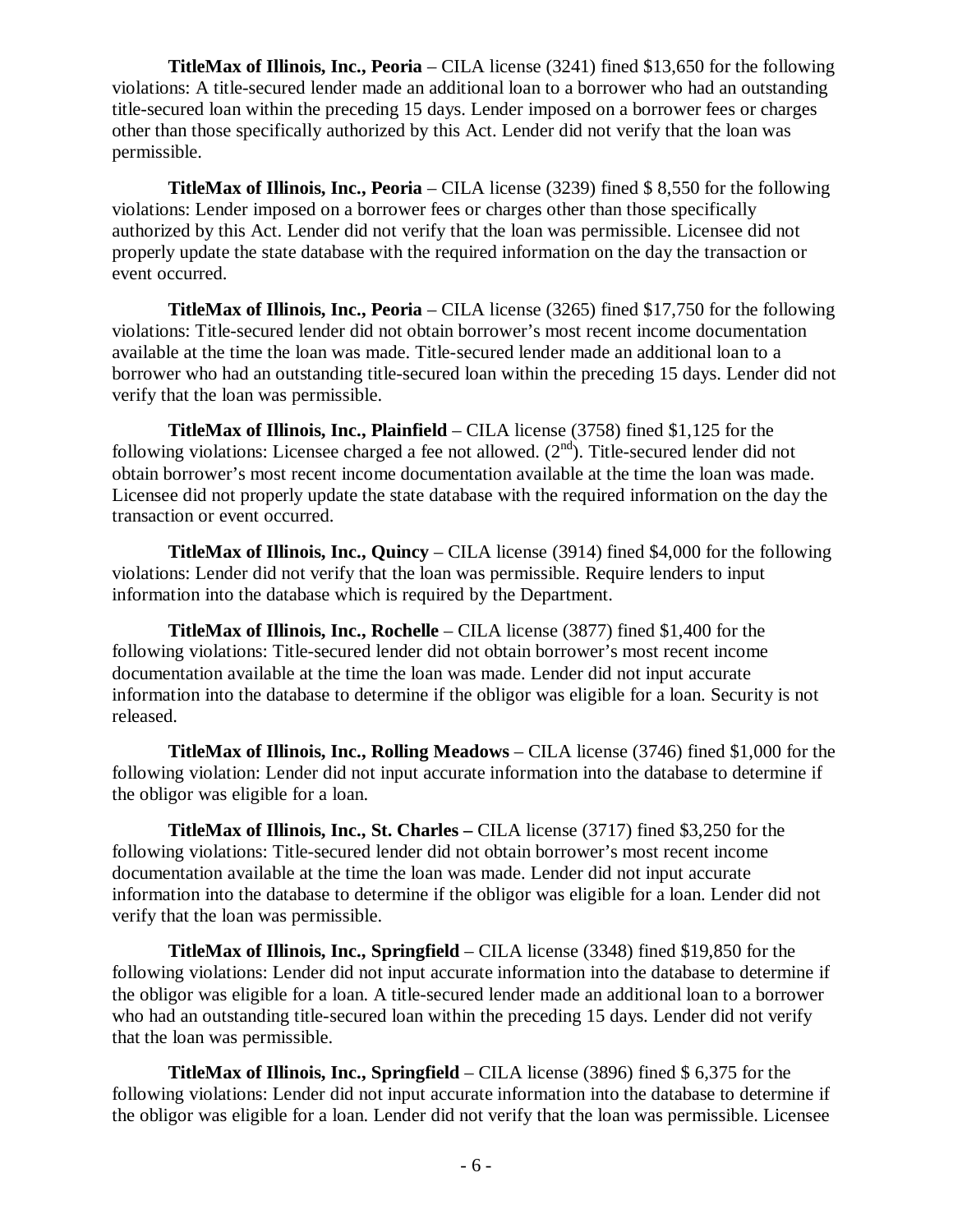did not properly update the state database with the required information on the day the transaction or event occurred.

**TitleMax of Illinois, Inc., Springfield** – CILA license (3755) fined \$26,625 for the following violations: Lender did not input accurate information into the database to determine if the obligor was eligible for a loan. Lender did not verify that the loan was permissible. Lender did not properly enter loan(s) into the database on the day made.

**TitleMax of Illinois, Inc., Springfield** – CILA license (3748) fined \$4,000 for the following violations: Lender did not verify that the loan was permissible. Lender did not obtain any official documentation of the borrower's income before making a payday or title-secured loan. Require lenders to input information into the database which is required by the Department.

**TitleMax of Illinois, Inc., Springfield** – CILA license (3240) fined \$25,475 for the following violations: A title-secured lender made an additional loan to a borrower who had an outstanding title-secured loan within the preceding 15 days. Lender did not verify that the loan was permissible. Lender did not properly enter loan(s) into the database on the day made.

**TitleMax of Illinois, Inc., Sterling** – CILA license (3878) fined \$10,150 for the following violations: Title-secured lender did not obtain borrower's most recent income documentation available at the time the loan was made. Lender did not input accurate information into the database to determine if the obligor was eligible for a loan. Lender did not verify that the loan was permissible.

**TitleMax of Illinois, Inc., Summit** – CILA license (3715) fined \$10,350 for the following violations: Lender did not input accurate information into the database to determine if the obligor was eligible for a loan. A title-secured lender made an additional loan to a borrower who had an outstanding title-secured loan within the preceding 15 days. Lender did not verify that the loan was permissible.

**TitleMax of Illinois, Inc., Swansea** – CILA license (3457) fined \$13,350 for the following violations: Lender imposed on borrower fees or charges other than those specifically authorized by this Act. Lender did not verify that the loan was permissible. Lender did not obtain any official documentation of the borrower's income before making a payday or title-secured loan.

**TitleMax of Illinois, Inc., Waukegan** – CILA license (3761) fined \$2,500 for the following violations: Lender did not immediately take possession of the original title registered to the borrower(s) on the title-secured loan. Lender did not input accurate information into the database to determine if the obligor was eligible for a loan. Licensee did not properly update the state database with the required information on the day the transaction of event occurred

**TitleMax of Illinois, Inc., Wood River** – CILA license (3252) fined \$6,075 for the following violations: Lender did not immediately take possession of the original title registered to the borrower(s) on the title-secured loan. A title-secured lender made an additional loan to a borrower who had an outstanding loan within the preceding 15 days. Require lenders to input information into the database which is required by the Department.

### **Professional Regulation**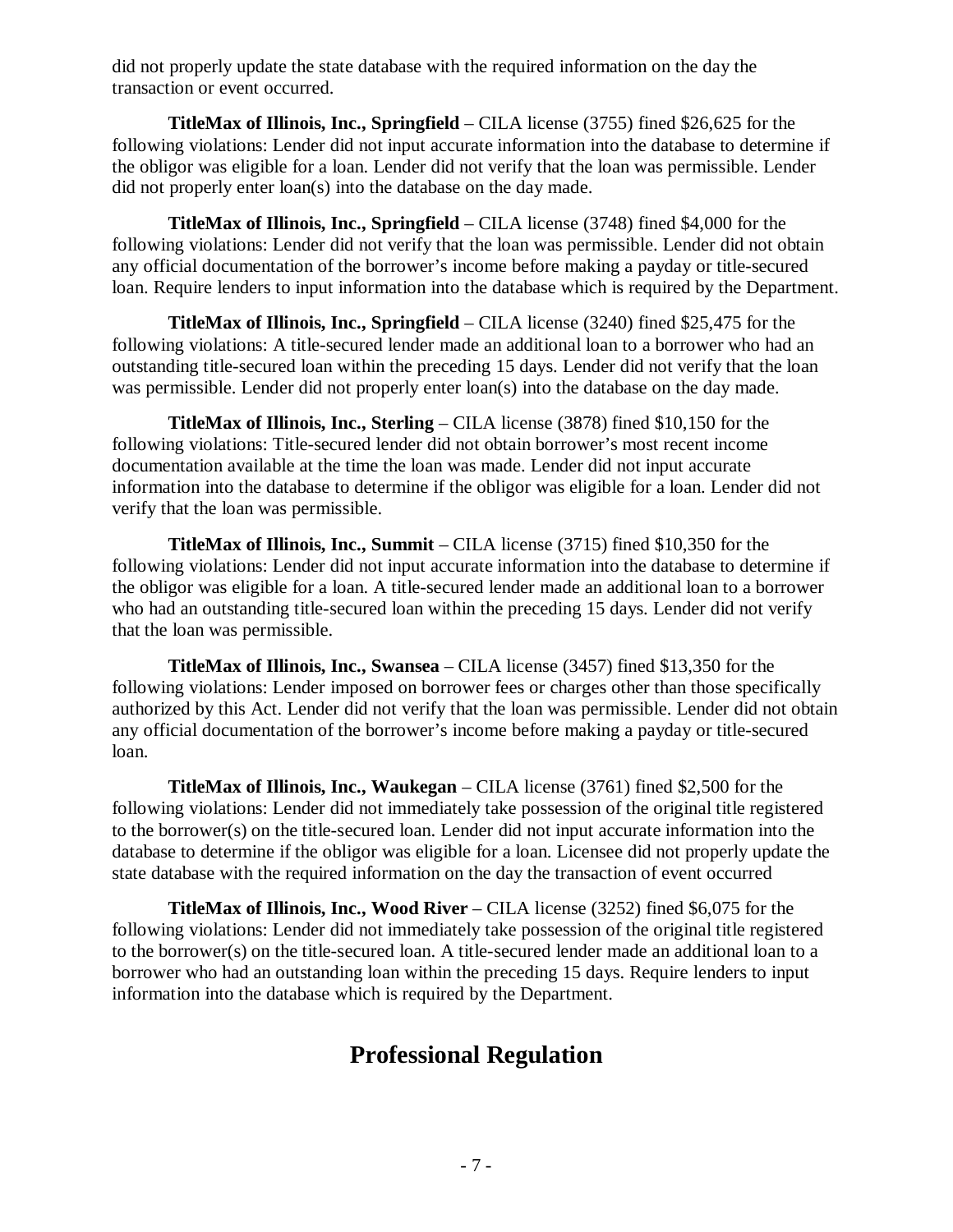#### **ACCOUNTANT**

**K. Andrew Buettner, Belleville** – certified public accountant license (065-021166) suspended for being more than 30 days delinquent in the payment of child support.

#### **APPRAISER**

**Albert Estrin, Wheeling** – certified residential real estate appraiser license (556-003596) voluntarily surrendered due to his failure to complete continuing education requirements.

**Michael Kozenko, Chicago** – certified residential real estate appraiser license (556- 003528) suspended for being more than 30 days delinquent in the payment of child support.

**Jason Morris, Belleville** – certified residential real estate appraiser license (556-004746) placed in refuse to renew status for failure to comply with the terms of a Department order and for a felony conviction.

**Burl Cole, Spring Valley** – associate real estate trainee appraiser license (557-003403) indefinitely suspended for a minimum of one year due to his failure to complete continuing education requirements.

#### **AUCTIONEER**

**Douglas Allen, Lansing** – auctioneer license (441-001602) revoked because he had been convicted of a felony offense of Wire Fraud.

**John Chrusciel, Evanston** – auctioneer license (441-001263) reprimanded and fined \$3,000 and **E-Barron Inc., Evanston -** auction firm license (444-000325) reprimanded because respondents failed to disclose to the seller's son, who was setting the lots for an auction of comic books, that each lot carried a minimum commission of \$14.99. Respondents successfully sold several of the items at auction and the total commission due far exceeded the total amount received for the items. The seller requested payment for the items sold, the return of unsold items, and an accounting but respondents have failed to account for, remit, or return money and property to the seller. Respondents also failed to notify the Department within 24 hours of a change in business or mailing address.

**Clay Sanders, Murphysboro** – (unlicensed) ordered to cease and desist the unlicensed practice of auctioneering services and assessed a \$100 civil penalty.

#### **BARBER, COSMETOLOGY, ESTHETICS AND NAIL TECHNOLOGY**

**Eric Arreola, Crest Hill** – (006app3204475) applicant ordered to cease and desist the unlicensed practice of barbering.

**Anthony Buchanan, Harvey** – barber license (006-063067) suspended for being more than 30 days delinquent in the payment of child support.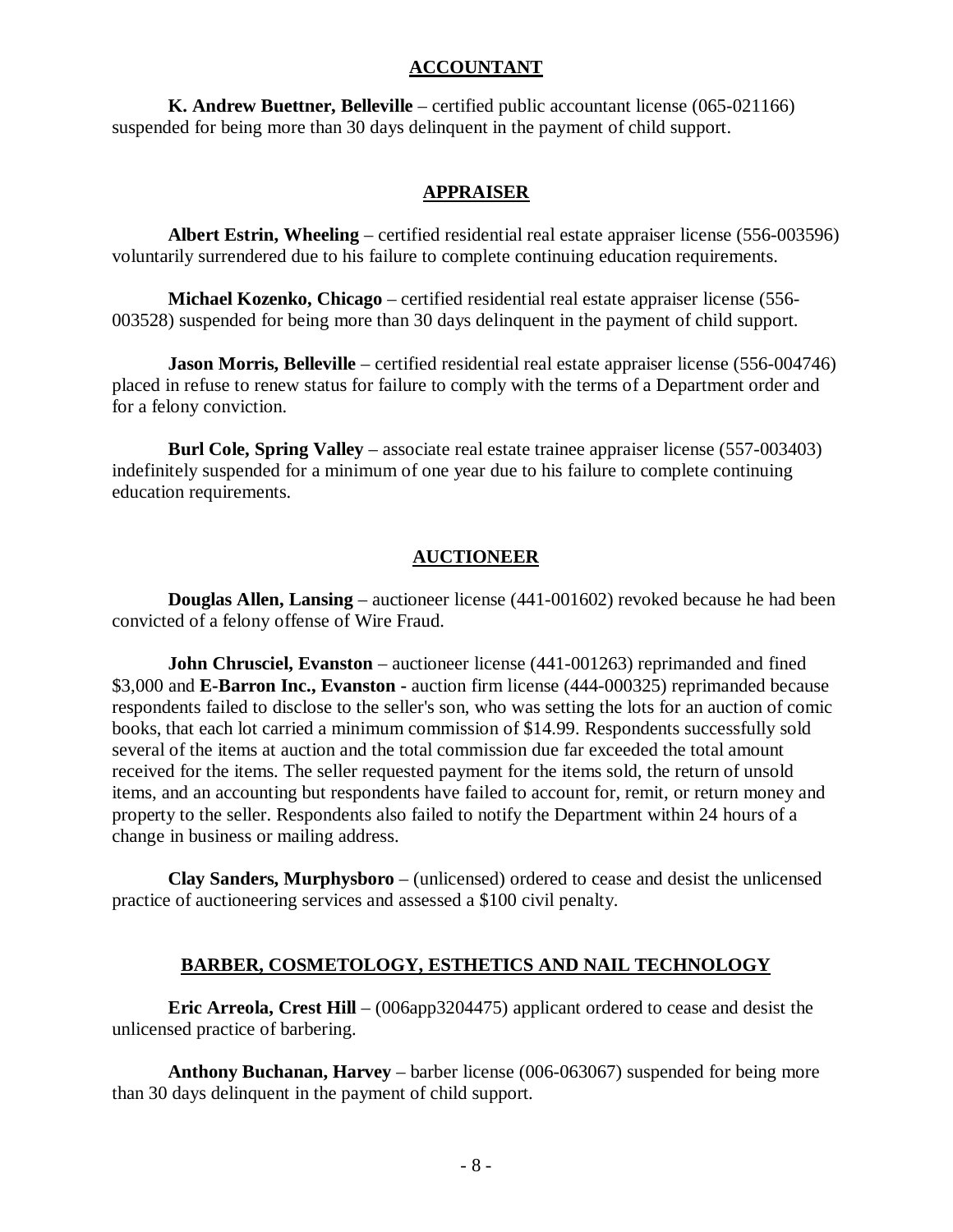**Patrick Clacks, Markham** – barber license (006-061120) suspended for being more than 30 days delinquent in the payment of child support.

**Michael Dodson, Downers Grove** – barber license (006-064772) issued and placed on one year non-reporting probation due to prior criminal conviction.

**Marvin Drummond, Matteson** – barber license (006-063497) suspended for being more than 30 days delinquent in the payment of child support.

**Jose Figueroa, Chicago** – barber license (006-064110) suspended for being more than 30 days delinquent in the payment of child support.

**Keith Livingston, Aurora** – barber license (006-063857) suspended for being more than 30 days delinquent in the payment of child support.

**Gregory Rodriguez, Elmwood Park** – barber license (006-063233) suspended for being more than 30 days delinquent in the payment of child support.

**Remo Sansosti, Norcross, GA** – barber license (006-050309) indefinitely suspended for a minimum of 60 days and fined \$1,000 due to unlicensed practice.

**Pamela Garcia, Springfield** – cosmetology license (011-241050) indefinitely suspended for a minimum of 60 days and fined \$1,000 after practiced on a non-renewed license and for unprofessional conduct.

**Manuel Guifarro, Waukegan** – cosmetology license (011-302661) reprimanded and fined \$500 based on operating salon prior to licensure and for unprofessional conduct.

**Deanna Jasnica, Chicago** – cosmetology license (011-273908) reprimanded and fined \$290 for failure to comply with the prior consent order.

**Anthony Jones, Chicago** – cosmetology license (001-1301759) suspended for being more than 30 days delinquent in the payment of child support.

**Amanda Lenover, Eureka** – cosmetology license (011-296207) indefinitely suspended for a minimum of 30 days and fined \$250 after practiced on a non-renewed license and for unprofessional conduct.

**Tina Lenz, Quincy** – cosmetology license (011-237723) indefinitely suspended for a minimum of eight months and fined \$500 for failure to comply with the continuing education requirement and submitted altered certificates.

**Kelly Madison, Romeoville** – cosmetology license (011-259906) restored to probation after defaulted on an Illinois educational loan and has now entered into a repayment agreement.

**Melissa Manganiello, Elgin** – cosmetology license (011-247121) indefinitely suspended for a minimum of 60 days and fined \$500 for failure to comply with the continuing education requirements and for submitting altered certificates.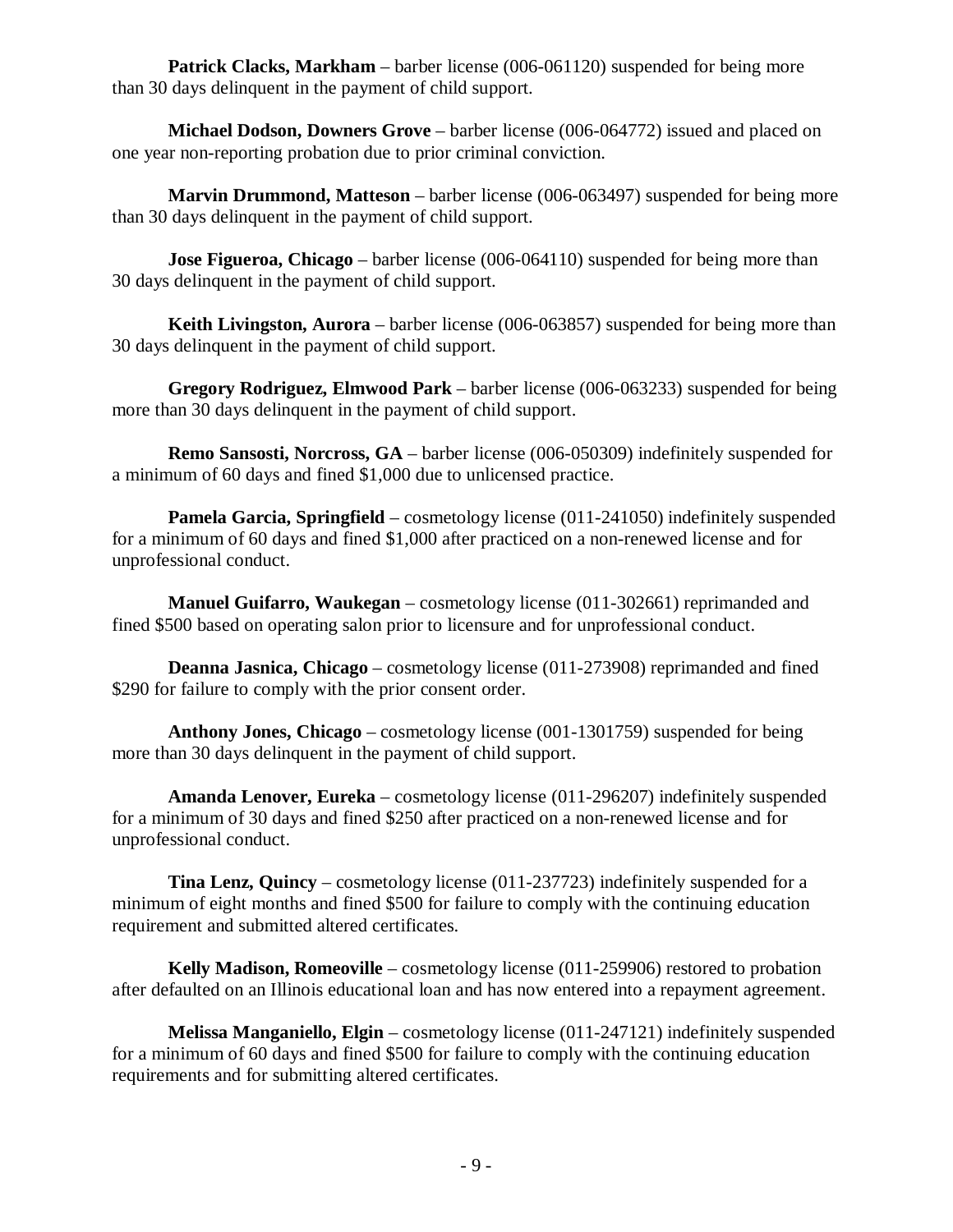**Laura Mickl, Park Ridge** – cosmetology license (011-218833) placed on probation for one year and fined \$1,000 after operation salon without registration and aided and assisted unlicensed practice of cosmetology.

**Mamta Pithwa, Bloomingdale** – cosmetology license (011-265374) reprimanded and fined \$290 for failure to comply with prior consent order.

**Laura Weatherford, Forest Park** – cosmetology license (011-223701) reprimanded, must complete deficient continuing education and fined \$290 for failure to comply with the prior consent order.

**Pamela Yelnick, Indio, CA** – cosmetology license (011-219943) reprimanded, must complete deficient continuing education and fined \$190 for failure to complete the continuing education requirement for renewal.

**Joy Devaughn, Chicago** – nail technician license (169-021915) restored to probation after defaulted on an Illinois educational loan and has now entered into a repayment agreement.

**Minh Nguyen, Addison** – nail technician license (169-018921) reprimanded and fined \$750 after a Department investigator witnessed two unlicensed employees providing nail services in the Respondent's salon, Epic Nails.

**Frankie Avalos, Forest Park** – (unlicensed) ordered to cease and desist the unlicensed practice of barbering.

**Paul Balich, Forest Park** – (unlicensed) ordered to cease and desist unlicensed practice of barbering.

**Adrian Castillo, Normal** – (unlicensed) ordered to cease and desist the unlicensed practice of barbering.

**Qiao Lei, Chicago** – (unlicensed) ordered to cease and desist the unlicensed practice of nail technology.

**Anthony Maldonado, Forest Park** – (unlicensed) ordered to cease and desist the unlicensed practice of barbering.

**Jumoke Odufuwa, Waukegan** – (unlicensed) ordered to cease and desist the unlicensed practice of hair braiding.

**Nico Perez, Forest Park** – (unlicensed) ordered to cease and desist the unlicensed practice of barbering.

**Bernardo Ramirez, Romeoville** – (unlicensed) ordered to cease and desist the unlicensed practice of barbering.

**Jacqueline Tripplett, Peoria** – (unlicensed) ordered to cease and desist the unlicensed practice of barbering.

**Jackie Truong, Hoffman Estates** – (unlicensed) ordered to cease and desist the unlicensed practice of nail technology.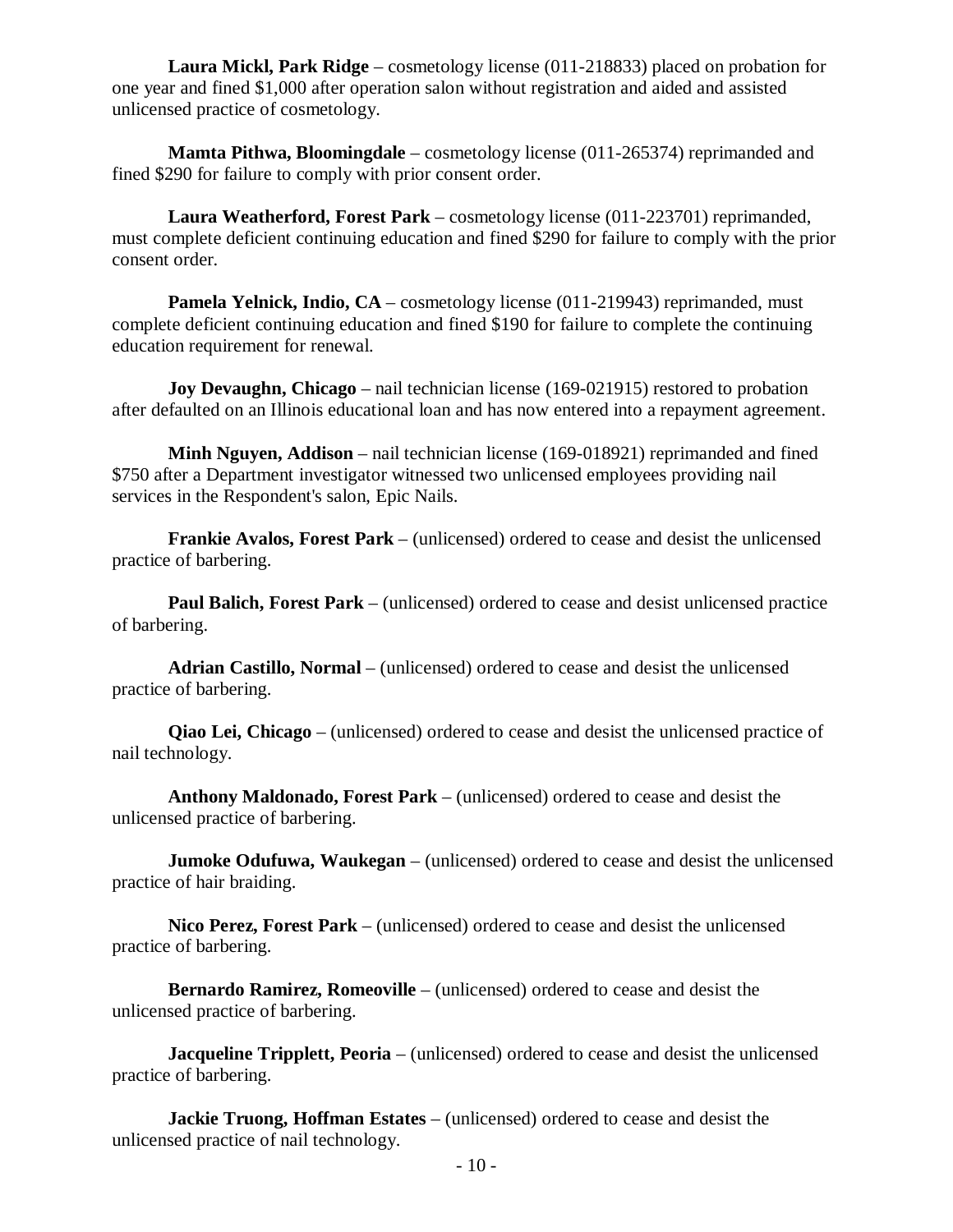**Portia Wilder, Decatur** – (unlicensed) assessed a \$250 civil penalty for employing unlicensed individuals to provide cosmetology services at her salon.

**Xuanlin Xing, Vernon Hills** – (unlicensed) ordered to cease and desist the unlicensed practice of nail technician services.

#### **DENTAL**

**Thomas Fiorenza, Orland Park** – dental license (019-019033) indefinitely suspended for failing to provide dental services after having accepted payment for such services.

#### **DETECTION OF DECEPTION**

**Accurate Background, Inc., Irvine, CA** – (unlicensed) ordered to cease and desist the unlicensed practice as a private detective agency.

#### **DETECTIVE, ALARM, SECURITY, FINGERPRINT VENDOR AND LOCKSMITH**

The following individual's permanent employee registration cards were suspended for being more than 30 days delinquent in the payment of child support: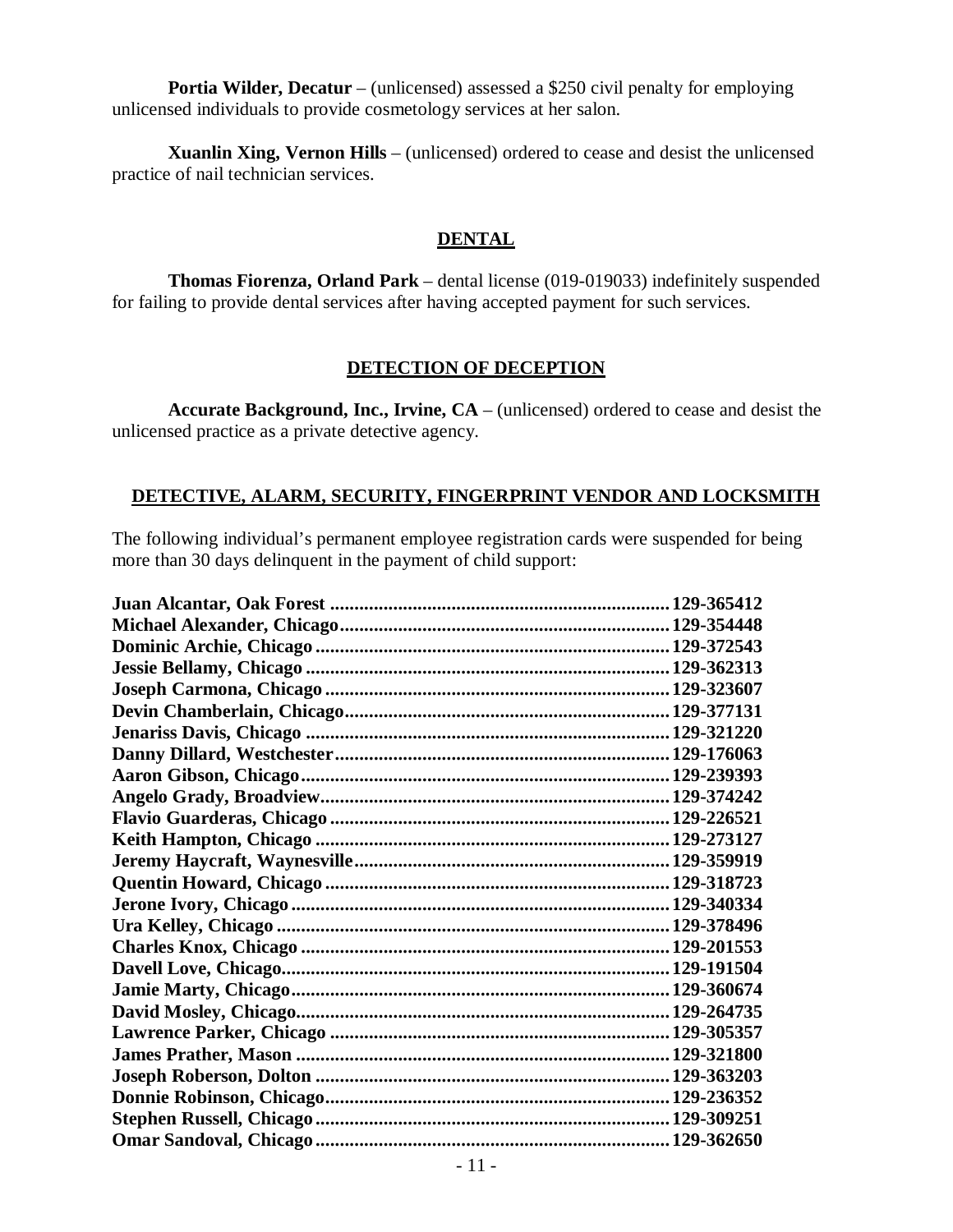**Kenneth Ammons, Chicago** – permanent employee registration card (129-382852) issued and placed on probation for one year due to criminal conviction.

**George Bradshaw, Chicago** – permanent employee registration card (129-382844) issued and placed on probation for one year due to criminal conviction.

**Letycia Copeland, Decatur** – permanent employee registration card (129-351738) reprimanded due to criminal conviction.

**Jhadahkha Davis, Chicago** – permanent employee registration card (129-382843) issued and placed on probation for one year due to criminal conviction.

**Latonia Davis, Chicago** – permanent employee registration card (129-383282) issued and placed on probation for one year due to criminal convictions.

**Gianluca DeMarco, Itasca** – permanent employee registration card (129-383281) issued and placed on probation for one year due to criminal convictions.

**Jamelia Foster, Chicago** – permanent employee registration card (129-382846) issued and placed on probation for one year due to criminal conviction.

**Miguel Hernandez, Berwyn** – permanent employee registration card (129-375108) placed on probation for one year due to criminal conviction.

**Olivia Jackson, Chicago** – permanent employee registration card (129-383283) issued and placed on probation for two years due to criminal convictions.

**Calvin Johnson, Chicago** – permanent employee registration card (129-239326) renewed/restored on probation for one year, effective upon payment of fees and filing of forms.

**Nathaniel Neyland, Chicago** – permanent employee registration card (129-320605) and firearm control card (229-074466) both suspended for being more than 30 days delinquent in the payment of child support.

**Conor Phelan, Algonquin** – permanent employee registration card (129-382850) issued and placed on probation for one year due to criminal conviction.

**Antwan Smith, Chicago** – permanent employee registration card (129-382847) issued and placed on probation for three years due to criminal conviction.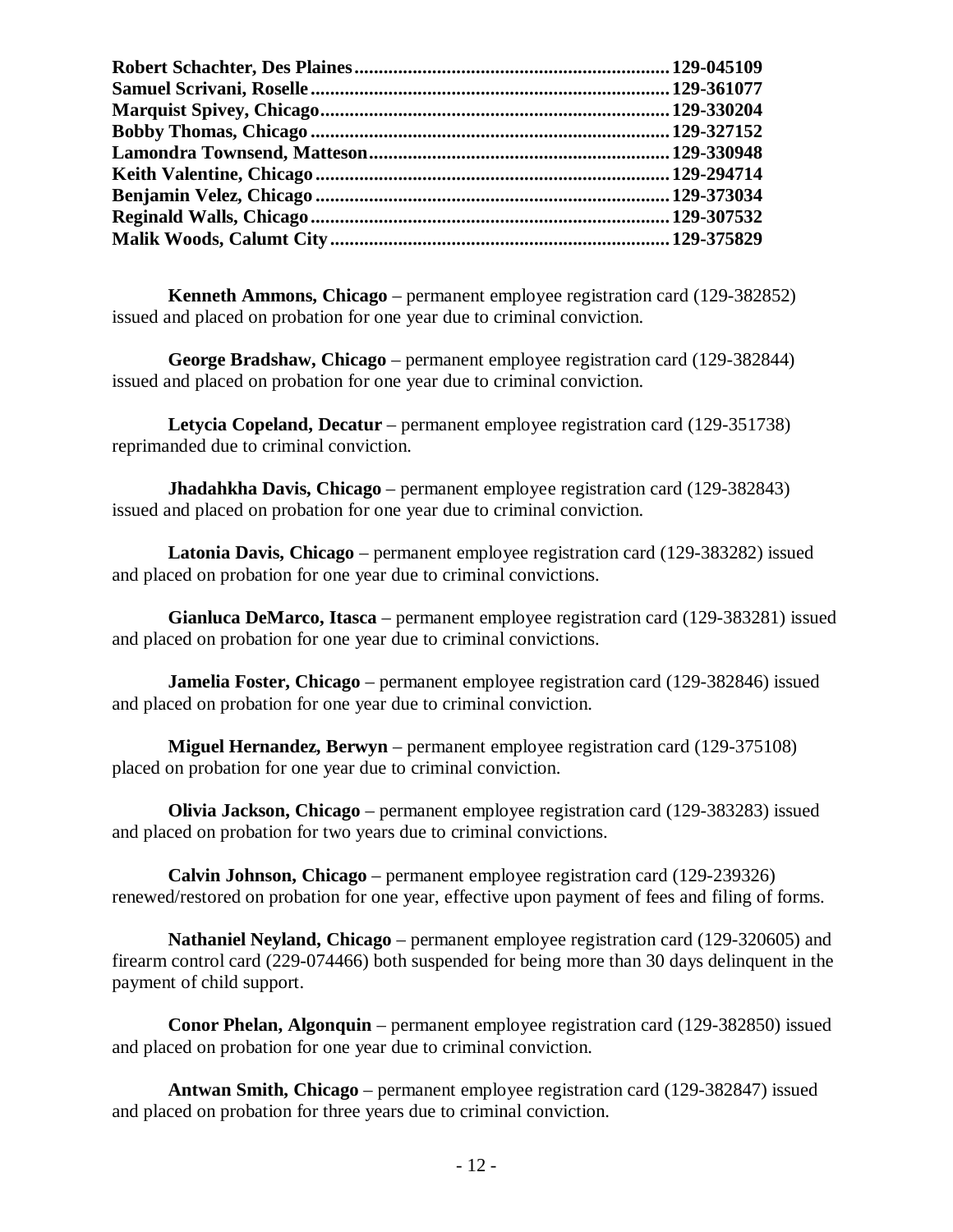**Andrew Smith, Oak Park** – permanent employee registration card (129-382848) issued and placed on probation for two years due to criminal conviction.

**Lamar Taylor, Evanston** – permanent employee registration card (129-382851) issued and placed on probation for one year due to criminal conviction.

**Ryan Wagner, Alton** – permanent employee registration card (129-382845) issued and placed on probation for three years due to criminal conviction.

#### **DIETETIC & NUTRITION**

**Janet Reinhardt-Martin, Moline** – dietician nutritionist license (164-002086) placed on indefinite probation and fined \$500 due to a violation of the Illinois Dietician Nutrition Practice Act.

**Donna Ichikawa, Libertyville** – (unlicensed) ordered to cease and desist the unlicensed practice as a dietician/nutritionist.

#### **FUNERAL DIRECTORS & EMBALMERS**

**Terry Richardson, Wayne City** – funeral director and embalmer license (034-010758) placed on probation for one year and fined \$5,000 for the use of alcohol which resulted in the inability to practice with reasonable judgment, skill, or safety.

**Frank Vosicky, Lombard** – funeral director and embalmer license (034-014287) reprimanded and fined \$1,500 for failure to file a death certificate in a timely manner as an agent for a funeral service operation.

#### **MASSAGE THERAPY**

**Dawn Covington, Bethalto** – massage therapy license (227-015364) placed in refuse to renew status for being more than 30 days delinquent in the payment of child support.

**Cezary Kedzierzawski, Chicago** – massage therapy license (227-008713) ordered to cease and desist the unlicensed of medicine for offering to exceed the scope of permitted massage therapy practice and misleading advertising of his education credentials unrelated to massage therapy practice and assessed a \$500 civil penalty.

**Jameson Mundy, Danvers** – massage therapy license (227-017638) issued and placed on probation to terminate on February 2, 2018, as a result of a February 2013 criminal felony conviction and an August 2014 criminal misdemeanor conviction involving drug related charges.

**James Rainbolt, Roselle** – massage therapy license (227-009075) restored to nonreporting probation effective upon payment of fees, filing of forms and completion of continuing education.

**Yuhua Strauss, Wauwatosa, WI** – (unlicensed) ordered to cease and desist the unlicensed practice of massage therapy.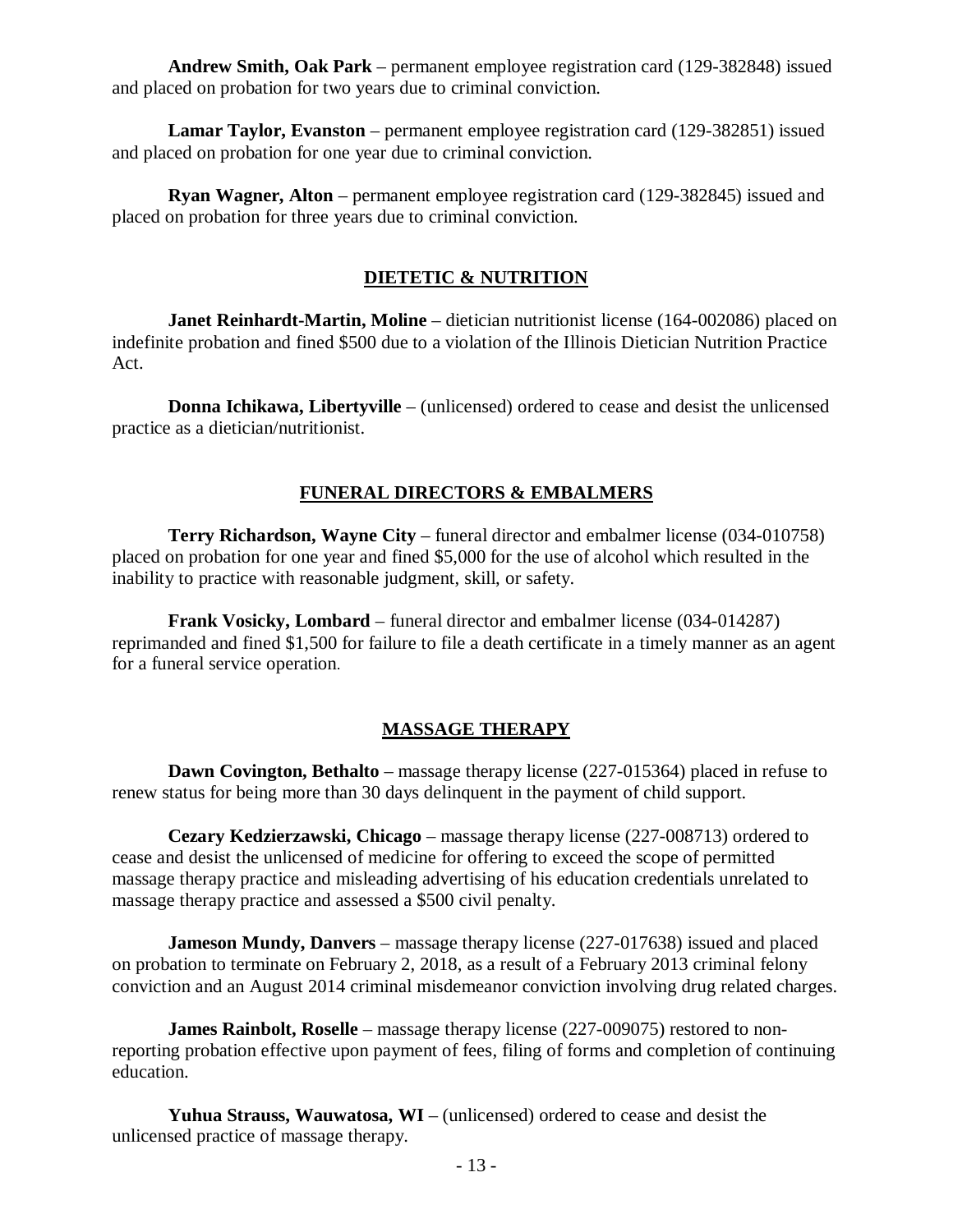#### **MEDICAL**

**Federico Aliaga, Chicago** – physician and surgeon license (036-074994) and controlled substance license (336-038401) indefinitely suspended as a result of submitting false statements in documents connected with the practice of medicine on several occasions.

**Howard Douglas, Amarillo, TX** – physician and surgeon license (036-063997) placed in refuse to renew status due to a sister-state discipline in the state of Texas.

**Richard Gorski, Ringwood** – physician and surgeon license (036-048481) to be voluntarily surrendered after the Department received information that he prescribed controlled substances to family members to treat their chronic medical conditions and failed to maintain records of care and treatment as required by the Medical Practice Act.

**Wendell Gorum, Jamaica, NY** – physician and surgeon license (036-137017) issued with reprimand due to a sister-state discipline in the states of California, Pennsylvania and New York.

**John Griffith, Centralia** – physician and surgeon license (036-087026) placed in refuse to renew status due to a failure to respond to the mandatory reporting required by the Act.

**Janine James, Milwaukee, WI** – physician and surgeon license (036-060865) fined \$500 due to a sister-state discipline in the state of Texas.

**Jeffrey Krantz, Kingwood, TX** – physician and surgeon license (036-091339) placed on indefinite probation due to a sister-state discipline by the state of Texas, and effective upon payment of fees and filing of forms.

**Vijay Marwaha, Hinckley** – physician and surgeon license (036-063001) and controlled substance license (336-027537) temporarily suspended for violating patient confidentiality and inappropriate discarding of multiple prescription medications.

**Patrick Masching, Alton** – physician and surgeon license (036-092388) reprimanded with coursework after he discharged a patient from the emergency department when the patient's EKG indicated acute myocardial injury.

**James McClure, Evanston** – physician and surgeon license (036-042105) indefinitely suspended after he was terminated from Medical Assistance Program.

**Alan Olefsky, Chicago** – physician and surgeon license (036-078254) indefinitely suspended for a minimum of three years for multiple violations of Illinois Medical Practice Act.

**Frank Powell, Spring, TX** – physician and surgeon license (036-102186) reprimanded due to a sister-state discipline in the state of Missouri after over-reads from an onsite radiologist differed from his preliminary findings and reports.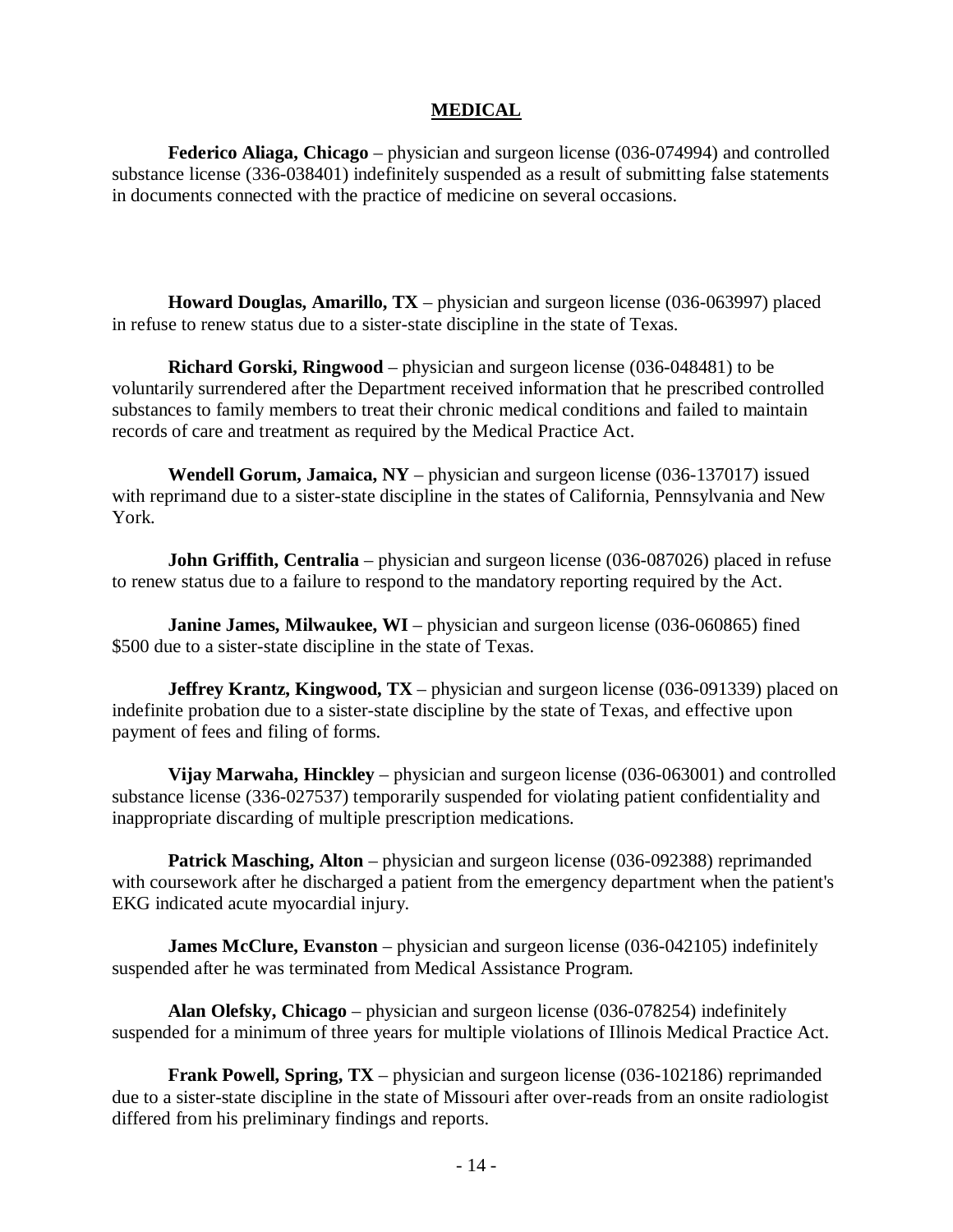**Duttala Reddy, Springfield** – physician and surgeon license (036-062417) temporarily suspended for engaging in sexually inappropriate conduct with a psychiatric patient of his practice.

**Barnett Salzman, Bryan, TX** – physician and surgeon license (036-062234) placed in refuse to renew status due to a sister-state discipline by the state of California.

**Jaime Sheperd, Minot, SD** – physician and surgeon license (036-121810) indefinitely suspended after the North Dakota State Board of Medical Examiners temporarily suspended his license because the continued practice of medicine by Respondent would create a significant risk of serious and ongoing harm to the public and the immediate suspension of his license was reasonably required to protect the public from that risk of harm.

**John Smith, Wilmette** – physician and surgeon license (036-042229) must be voluntarily relinquished by April 30, 2015 as a result of a violation of probation (failure to report patient complaint) and revocation of California medical license.

**Augustyn Stec, Hinsdale** – physician and surgeon license (036-050652) voluntarily surrendered due to a diminished mental capacity resulting in an inability to practice with reasonable judgment, skill and safety.

**Anjum Usman, Naperville** – physician and surgeon license (036-083420) placed on indefinite probation for a minimum of one year and fined \$10,000 for failure to disclose her financial interest in, treatment she recommended (hyperbaric chamber oxygen therapy), and for the compounding of medications that she prescribed to patients; failure to keep adequate medical records; and failure to obtain informed consent on certain treatments, including chelation therapy.

**Mitchell Weisberg, Skokie** – physician and surgeon license (036-080158) reprimanded, must complete coursework and fined \$5,000 because he continued to prescribe a controlled substance to an established patient without examining the patient at the proper frequency he typically maintained and he failed to properly document his examinations of the patient.

**Haohua Yang, Naperville** – physician and surgeon license (036-114252) temporarily suspended based on criminal arrest for multiple counts of criminal sexual assault and criminal sexual abuse.

**Nicholas Bigrigg, Park Ridge** – chiropractic license (038-012765) issued and placed on indefinite probation for a minimum of five years for the unlicensed practice of chiropractic medicine and impairment issues.

**Salma Mitha, Calgary, Alberta, Canada** – chiropractic license (038-011767) placed in refuse to renew status after she engaged in sexual activity with her patients.

**Lonnie Rinell, Moline** – chiropractic license (038-007543) suspended for being more than 30 days delinquent in the payment of child support.

**Roel Renteria, Peoria** – (unlicensed) ordered to cease and desist the unlicensed practice of medicine and assessed a \$7,500 civil penalty.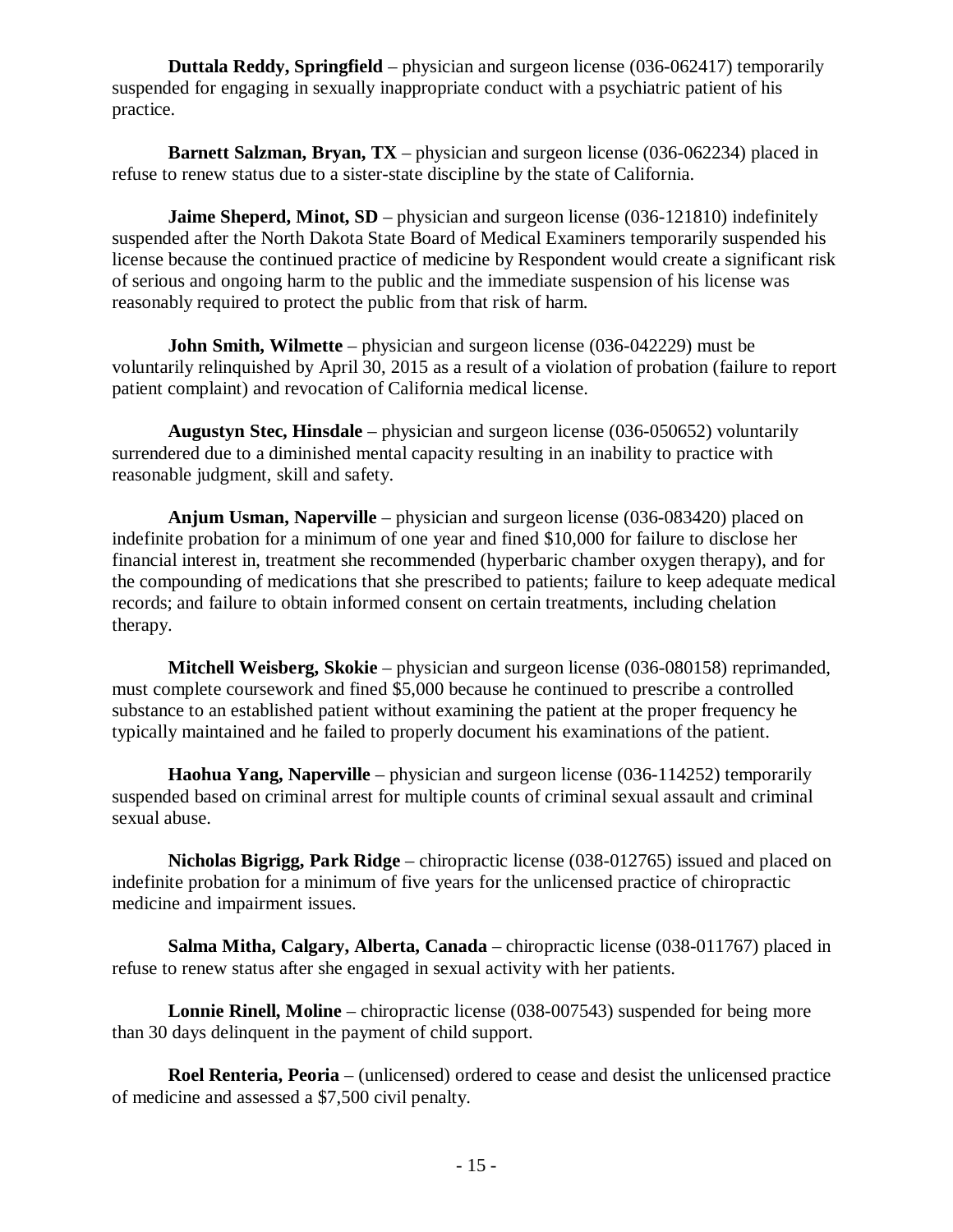#### **NURSING**

**Janet Brown, Sacramento, CA** – registered nurse license (041-399237) placed in refuse to renew status based on her voluntary surrender of her Arizona RN license for a DUI conviction and her failure to report both events to the Department.

**Rose Cox-Stephens, Gary, IN** – registered nurse license (041-288116) reprimanded due to a sister-state discipline in the state of Indiana.

**Nicandro Espinosa, Des Plaines** – registered nurse license (041-270025) indefinitely suspended for a minimum of one year for unprofessional conduct and failing to waste controlled substances.

**Jason Gilliland, Crown Point, IN** – registered nurse license (041-426858) issued on reprimand due to having a prior sister-state discipline in the state of Indiana.

**Ella Hall, Orlando, FL** – registered nurse license (041-426844) issued with reprimand due to a prior sister-state discipline in the state of Florida.

**Theresa Johnson, Noble** – registered nurse license (041-379262) indefinitely suspended for a minimum of one year for pleading guilty to the attempted unlawful acquisition of a controlled substance.

**Robert Kimble, Chicago** – registered nurse license (041-298254) suspended for being more than 30 days delinquent in the payment of child support.

**Tracey Lund, Decatur** – registered nurse license (041-393990) placed in refuse to renew status for having engaged in unprofessional conduct, specifically by failing to comply with a workplace fitness for duty drug testing policy.

**Elsa Montallano, Orlando, FL** – registered nurse license (041-198736) indefinitely suspended for a minimum of two years based on her guilty plea to one count of Conspiracy to Defraud the United States regarding Medicare.

**Genevieve San Andres, Lakewood, CO** – registered nurse license (041-389530) reprimanded based on a sister-state discipline in the state of Kansas for failing to obtain the required amount of continuing education prior to renewal of her license.

**Mary Schoenleber, Bloomington, MN** – registered nurse license (041-283259) indefinitely suspended for a minimum of 30 days due to a sister-state discipline in the state of Minnesota.

**Michael Stimac, Grayslake** – registered nurse license (041-264841) placed on indefinite probation for a minimum of two years due to a sister-state discipline.

**Rachel Whitlock, Carlinville** – registered nurse license (041-378496) placed on indefinite probation for a minimum of two years for having diverted controlled substances for personal use.

**Charlene Williams, High Point, NC** – registered nurse license (041-364213) reprimanded due to a sister-state discipline.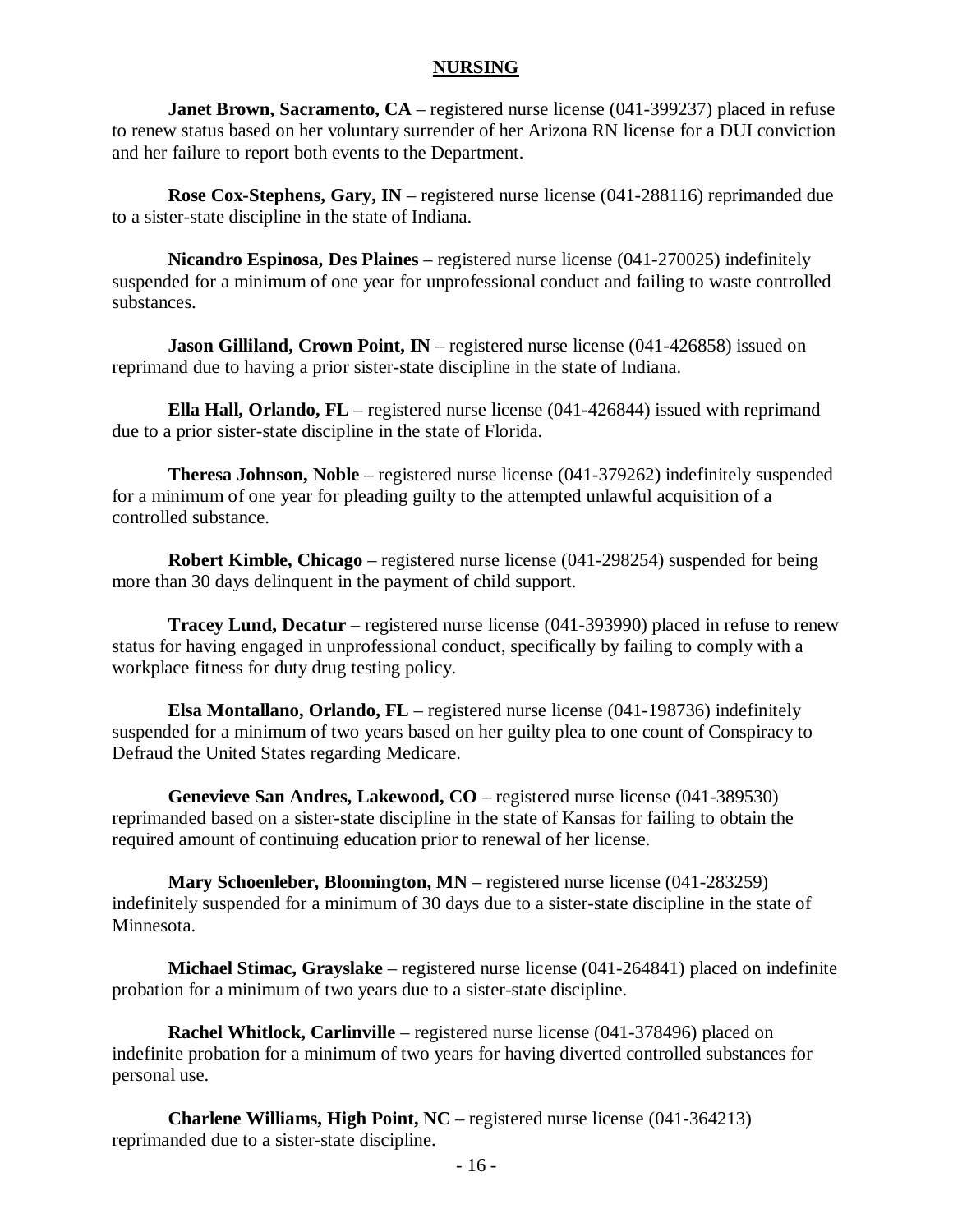**Vicki Manion, Carlyle** – licensed practical nurse license (043-118488) placed in refuse to renew status for having engaged in unprofessional conduct, specifically by sleeping on duty.

**Kyle Ritchie, Godfrey** – licensed practical nurse license (043-116985) placed in refuse to renew status for having been terminated from a facility in the state for medication errors; failure to report a medication error; forgery of physician signature; diversion of controlled substances and failure to report a terminatio

**Fabienne Witherspoon, Georgetown** – advanced practice nurse license (209-009867) suspended for 30 days, followed by indefinite probation for a minimum of two years for engaging in a personal relationship with an inmate resulting in a boundary violation.

#### **NURSING HOME ADMINISTRATOR**

**Kathleen Carter, Alma** – nursing home administrator license (044-006357) must be placed on inactive status for inspection violations found during an IDPH survey on January 17, 2013 at Flora Gardens Care Center, Flora, IL.

**Amy Sparks, Joliet** – nursing home administrator license (044-010231) placed on indefinite probation for a minimum of one year after exhibited unprofessional conduct in failing to prevent a resident from abusing another resident at Hillcrest Nursing and Rehab Center in Joliet, Illinois.

**Donna Yancey, Herrin** – nursing home administrator license (044-010751) reprimanded after exhibited unprofessional conduct in failing to have sufficient policies and procedures in place at Pinckneyville Health Care Center in Pinckneyville, Illinois.

#### **PHARMACY**

**Jory Angileri, Rockford** – pharmacy technician license (049-230050) issued and placed on probation for two years after pled guilty to domestic battery.

**Don Criss, Springfield** – pharmacy technician license (049-206683) placed in refuse to renew status for theft of time and termination from Wal-Mart.

**Candace Lindner, Bradley** – pharmacy technician license (049-132647) suspended for one year, followed by indefinite probation for a minimum of three years for diversion of controlled substances from her employer.

**Kelsey Skelton, Lincoln** – pharmacy technician license (049-200477) reprimanded for increasing the amount of a customer's check by \$20 and taking cash out of the register at a Wal-Mart.

**Tara Speck, Monmouth** – pharmacy technician license (049-090022) placed in refuse to renew status after she pled guilty to felony possession of a controlled substance and misdemeanor insurance fraud.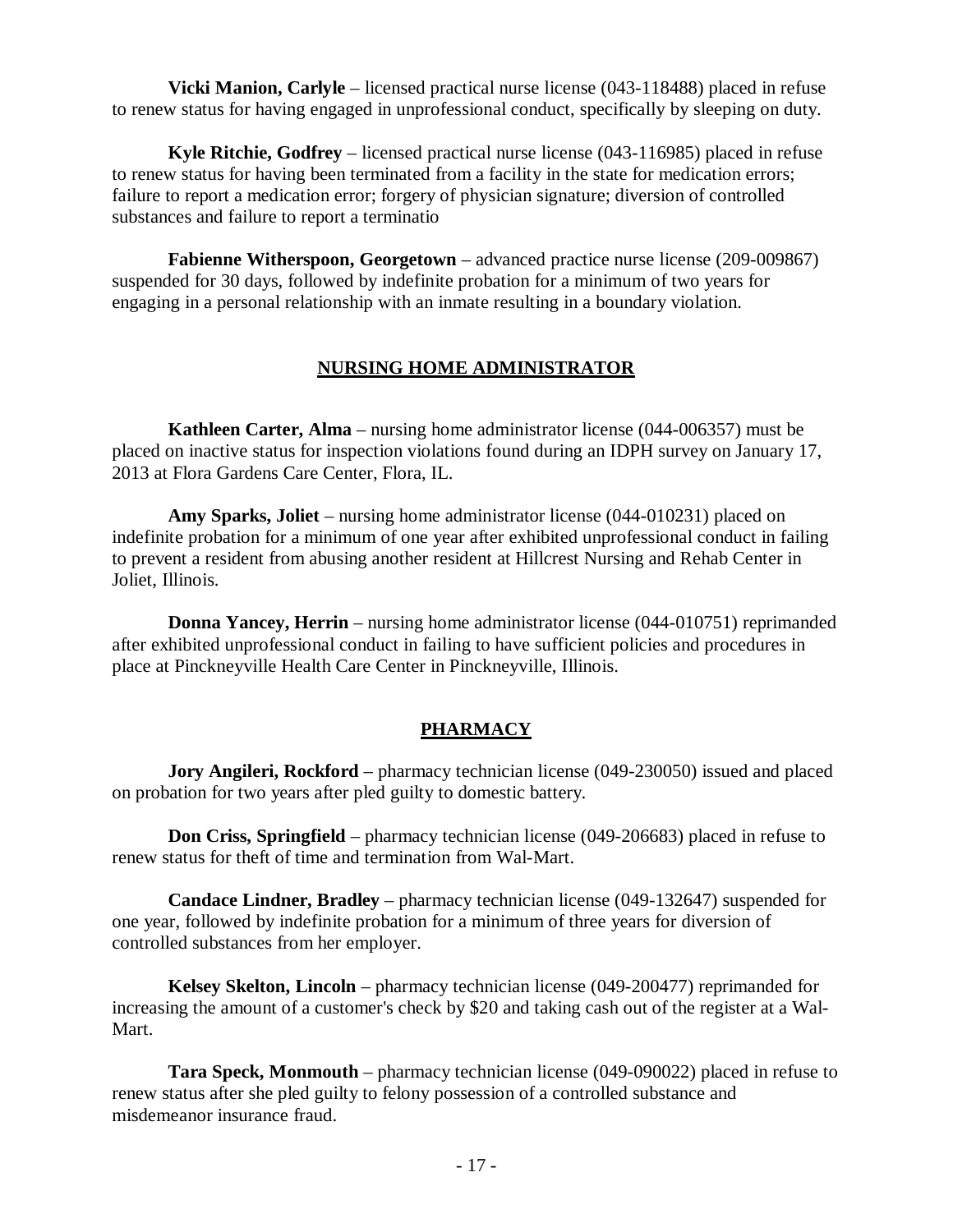**Suzanne Albrecht, Woodstock** – pharmacist license (051-286822) automatically, indefinitely suspended for a minimum of 12 months for violating an agreement of probation with the Department related to diversion of controlled substances and substance abuse.

**Michael Harris, Monticello** – pharmacist license (051-028329) reprimanded for incorrectly putting a prescription into the Walgreen's pharmacy computer system as 200 mg rather than 25 mg due to misreading the scan, resulting in a claim being made by the Walgreen's customer.

**Mark Kass, Park Ridge** – pharmacist license (051-030030) reprimanded and fined \$3,000 for aiding and abetting the unlicensed practice of a pharmacy technician and failure to follow DEA record keeping requirements.

#### **PROFESSIONAL COUNSELORS**

**Paul Haider, Chicago** – clinical professional counselor license (180-006519) indefinitely suspended for a minimum of 90 days and fined \$2,750 for holding himself out to be a clinical psychologist through online websites without possessing a clinical psychologist license in the state of Illinois.

#### **REAL ESTATE**

**Karen Friedel, Elgin** – real estate managing broker license (471-003733) suspended for six months for contacting her tenant's lender, when she did not represent that tenant, to inquire about the status of the tenant's loan for a home mortgage. Also contacted the listing agent on a property her tenant was purchasing, when she did not represent that tenant, to make additional inquiries about the status of the tenant's home purchase. The respondent contacted the United States Post Office to stop her tenant's mail, without her tenant's permission or knowledge.

**Marcia Roubik, Clarendon Hills** – real estate managing broker license (471-008644) revoked and fined \$5,000 and **KRM Associates LLC, Hinsdale** – real estate limited liability firm license (481-011649) and real estate branch office license (477-012783) revoked for failure to return earnest money.

**Terrance Harris, Chicago** – real estate leasing agent license (473-013563) suspended for being more than 30 days delinquent in the payment of child support.

**Tritima McCullough, Chicago** – real estate broker license (475-127255) reprimanded for failure to pay an Administrative Fee on time for failure to complete continuing education on time.

**James Singleton, Homewood** – real estate broker license (475-101571) revoked and fined \$2,500 for misrepresenting information regarding a property.

#### **ROOFING CONTRACTORS**